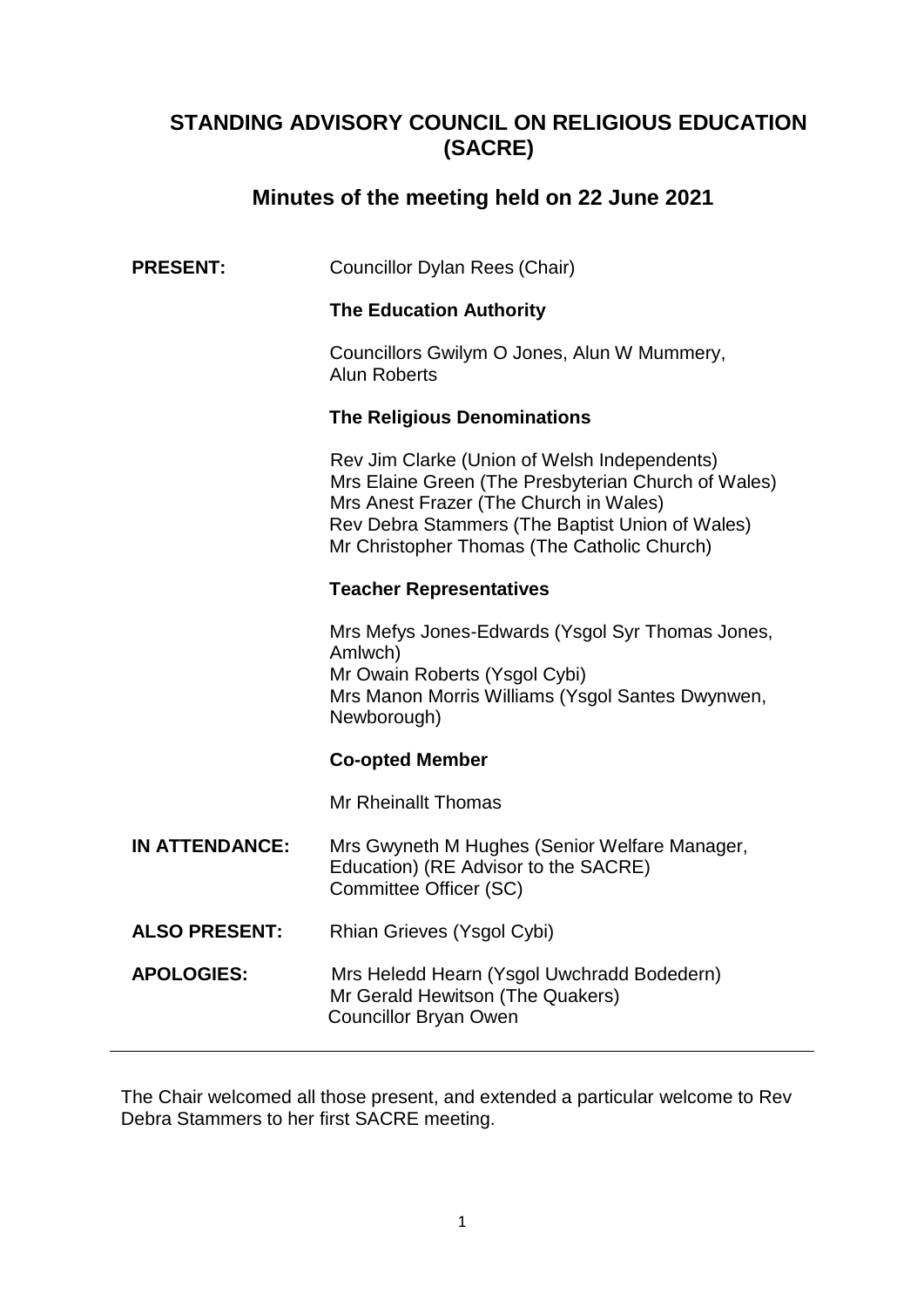# **1. DECLARATION OF INTEREST**

None received.

# **2. MINUTES**

The minutes of the previous meeting of the SACRE held on 26 March 2021 were presented and confirmed as correct.

#### **Matters arising from the minutes:-**

It was confirmed that the RE Advisor has conveyed the SACRE's appreciation to Mr Rhys Hearn for presenting Ysgol Gynradd Kingsland's self-evaluation report to the SACRE.

# **3. SHARING INFORMATION WITH TEACHERS ON AN ELECTRONIC PLATFORM**

The RE Advisor reported that Mr Owen Davies, Education Department has developed a micro-site to share resources with schools in Ynys Môn. Feedback was sought from the SACRE's teacher representatives on their views on the electronic platform.

The SACRE'S teachers responded that they welcomed the development of the micro-site, which was proving to be a very useful resource for schools, as it contained a wealth of information, which could be accessed in one specific place. The teachers reported that policies, links to training, Covid-19 updates, and any information that is shared with teachers is uploaded onto the site.

Although the electronic platform is in its initial stage, it is evident that teachers and schools will need to work with the Education Department to maintain substance within the micro-site. It was noted that it will be challenging to keep the platform updated with continually evolving information, and to ensure that its content is bilingual. The Operational Panel for Schools' SACRE will be involved in the process.

The SACRE praised the excellent quality of WJEC's resources on Hwb, but expressed concern that there is still a lack of some Welsh RE resources on their website.

## **RESOLVED to note the information presented.**

## **4. PRESENTATION ON THE WORK OF THE OPERATIONAL PANEL FOR SCHOOLS' SACRE**

Due to Mrs Helen Roberts being absent from today's meeting, the RE Advisor gave an update on current matters relating to the Island's schools. She reported that it has been an extremely challenging time for schools in Ynys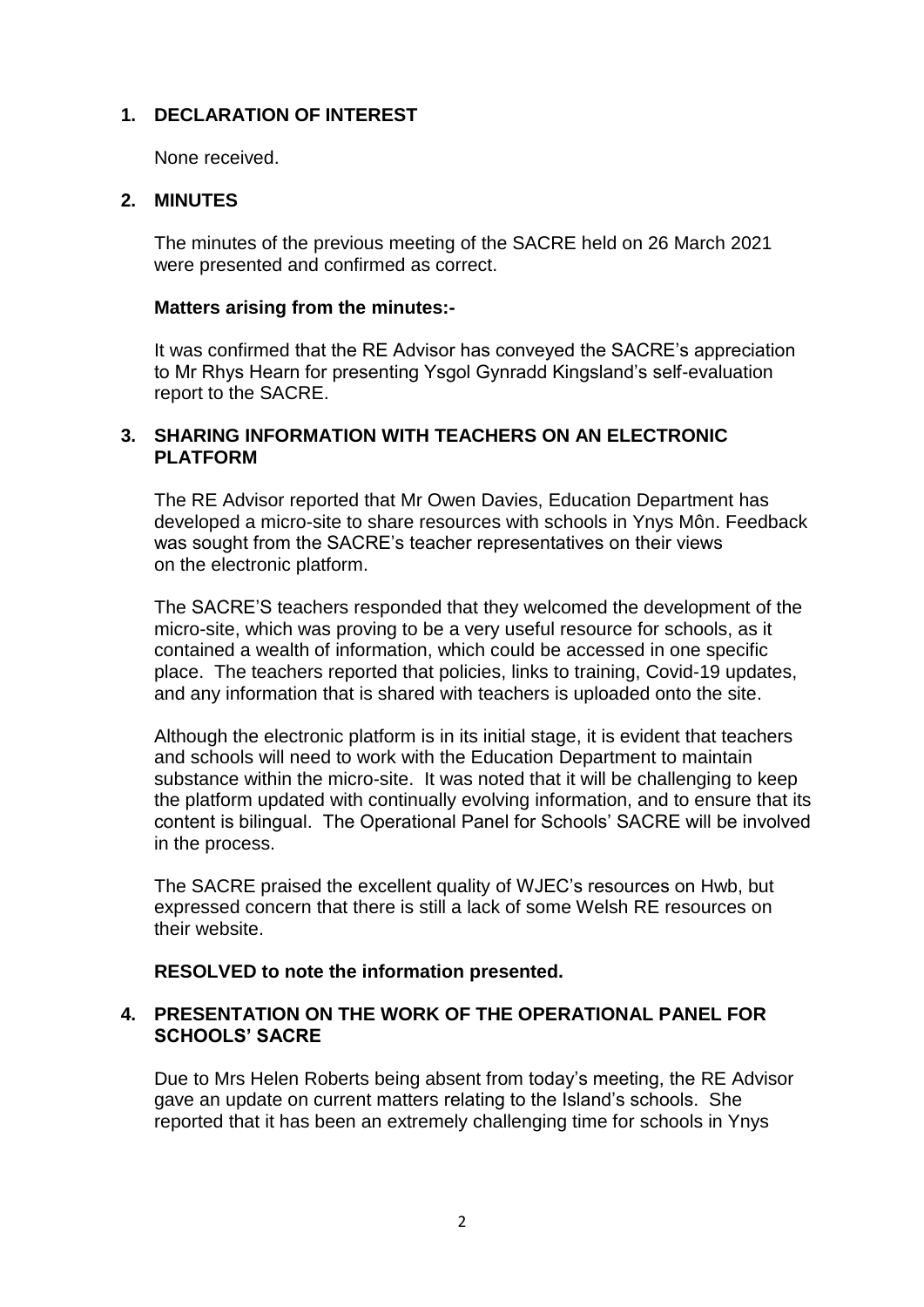Môn, with secondary schools operating as assessment and examination centres, setting grades for GCSEs and A Levels. It was noted that teachers from the secondary schools had met on several occasions to discuss the assessment process, and to ensure consistency in their work, so that each pupil was treated fairly.

The RE Advisor reported that Head Teachers have had to respond to challenges with Health and Safety requirements in relation to Covid-19, particularly the wellbeing of their pupils and staff. Schools have also been busy administering support grants, which have involved much administration work and working to deadlines.

## **RESOLVED to note the information presented.**

#### **5. UPDATE BY THE RE ADVISOR ON WELSH GOVERNMENT CONSULTATIONS**

The RE Advisor reported on the Welsh Government's Curriculum for Wales Religion, Values and Ethics (RVE), which will be published in September 2022. She stated that the changes to the curriculum will have huge implications on schools in every subject.

Discussion focused on whether the Curriculum for Wales RVE guidance is clear and robust enough for teachers? The SACRE highlighted that teachers need support, guidance and quality bilingual resources to move forward, and welcomed the Welsh Government's decision to put more resources into professional learning. It was noted that there are risks in allowing schools to choose their own curriculums, as some schools might not give RE due attention in the Humanities AoLE. It was also noted that SACREs will need to be open enough to allow individual schools to have their own ideas to develop.

Following the WASACRE meeting on 16 June 2021, feedback from the WASACRE's Executive was forwarded to SACREs in the form of a PowerPoint presentation.

The Chair showed his appreciation for the early thoughts slides from the WASACRE's Executive, and suggested that the Ynys Môn SACRE consider their responses individually, before reading WASACRE's feedback. He requested that comments on the consultation be forwarded to the RE Advisor by 9 July 2021, for the SACRE to prepare an official response by the closing date of 16 July 2021.

Mr Chris Thomas highlighted the following points from the WASACRE meeting in response to the consultation:-

- Adequate time must be given to RVE, so that leaders can develop a major and ambitious curriculum.
- Flexibility is important for schools to build upon, and have distinct ownership of their curriculums.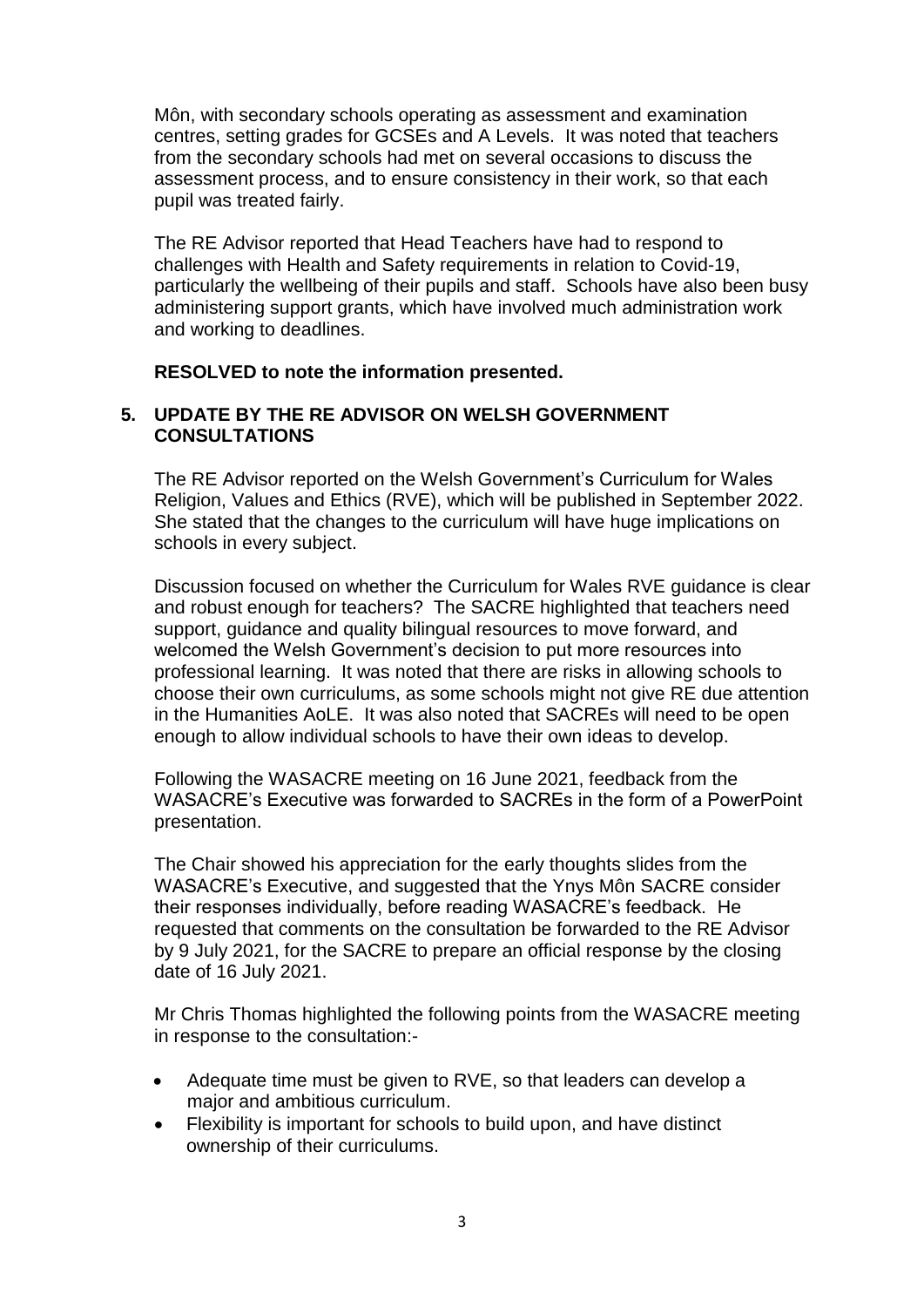- Links need to be looked at and drawn together. Reference was made to St Giles Centre in Wrexham, who have a very helpful and interesting video on how to navigate guidance and links to the hub.
- With reference to glossaries, certain words need a better explanation in English eg "plurality", "worldviews" and "cynefin". It was suggested that using a Welsh word in English translation would emphasise its significance.
- The importance of the Welsh Language was highlighted.
- Welsh Government has established that central funding is necessary to develop RE resources for professional learning in digital and hard copy format.
- There is no opt-out of RVE lessons or relationships and sexuality education lessons (RSE).

Mr Rheinallt Thomas also attended the WASACRE meeting, and reiterated what Mr Chris Thomas had said, in that we need to be clear that the Agreed Syllabus will be different to past syllabuses. He reported that the syllabus will be a skeleton of guidelines and aims, and a core part of the thinking behind the new curriculum will be that schools can develop their own curriculums. He highlighted the importance of the principles in the RE Framework, which in its final form will be what the Ynys Môn SACRE will have to come to an individual decision about.

It was noted that the Church in Wales is currently working with Welsh Government on the new curriculum. The Church has expressed concern regarding the lack of detail in some resources. The Church wants to develop a lens for Christianity, which is linked to history, and it is important that this will be reflected. It was further noted that the Church in Wales will be presenting its own recommendations on the curriculum.

The RE Advisor reported that the Operational Panel will meet this month to respond to the consultation, and present teachers' views on the curriculum.

The RE Advisor reported that she has included the Relationship and Sexuality Education (RSE) Statutory Guidance and Code on the agenda for information, to give the SACRE the option to participate in the consultation.

## **RESOLVED:-**

- **To note the information presented.**
- **That the RE Advisor forwards the St Giles video to the members of the Ynys Môn SACRE.**

## **6. UPDATE FROM THE CLERK TO THE SACRE ON LOCAL AND NATIONAL RE MATTERS**

The RE Advisor referred to collaboration between schools in Ynys Môn and GwE, in relation to the Humanities Area of Learning and Experience (AoLE). She stated that the SACRE needs certainty as to what GwE's role will be in supporting the Island's schools and the SACREs, as part of the joint partnership.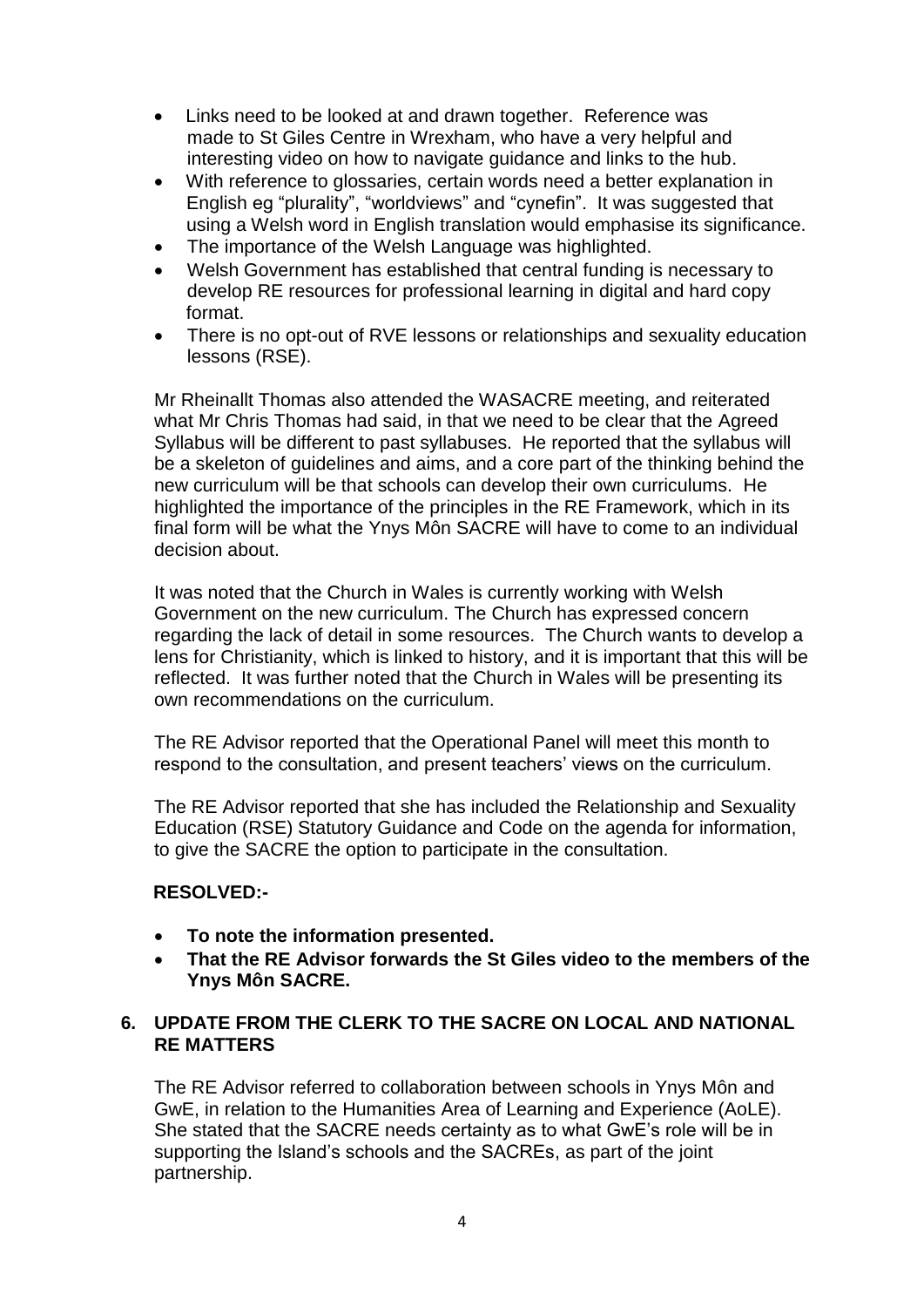The RE Advisor confirmed that she and Ms Bethan James, the GwE Challenge Advisor, will be working together and sharing ideas and RE expertise with schools and the SACRE.

Although some improvements have been made with regard to Welsh medium resources in RE, more needs to be done to improve the situation. The SACRE felt that GwE should put pressure on the consortia to deliver, and the SACRE will need certainty that these issues are currently being addressed.

Mrs Manon Williams reported that some schools in the primary sector have already started training with GwE, and are in the initial phase of how to present their curriculums ie are children going to be taught by subject, or in a more integrated way, which might distant or lose RE? It was noted that schools in the primary and secondary sector are working together to ensure the transition from the primary to secondary sector happens with minimal disruption, which is more of a challenge in secondary schools.

It was noted that Ynys Môn's secondary schools have been offered training on Philosophy for children. Three primary schools have already completed the training, and Ysgol Uwchradd Bodedern has registered for the course, which will complement RE in terms developing the Humanities AoLE.

**RESOLVED to note progress on the RE matters raised.**

## **7. NAPFRE MEETING**

**RESOLVED to note the NAPfRE agenda on 15 June 2021 for information.**

## **8. WALES ASSOCIATION OF SACRES (WASACRE)**

The minutes of the previous WASACE meeting held on 23 March 2021, were presented for information. It was noted that Mr Rheinallt Thomas gave feedback from this meeting to the SACRE in its meeting on 26 March 2021.

The WASACRE's response to the Curriculum for Wales (RVE) Consultation has been discussed in Item 5 on today's agenda.

The WASACRE's Annual Report for 2020/21 and Statement of Accounts were forwarded to the SACRE, following the publication of the agenda. The SACRE agreed to pay the WASACRE's annual subscription of £480 for this year's Membership.

## **RESOLVED:-**

- **To note the information presented in the WASACRE minutes.**
- **To note the WASACRE's Annual Report for 2020/21.**
- **To note the Statement of Accounts for 2020/21.**
- **To accept the WASACRE's Membership fee of £480.**